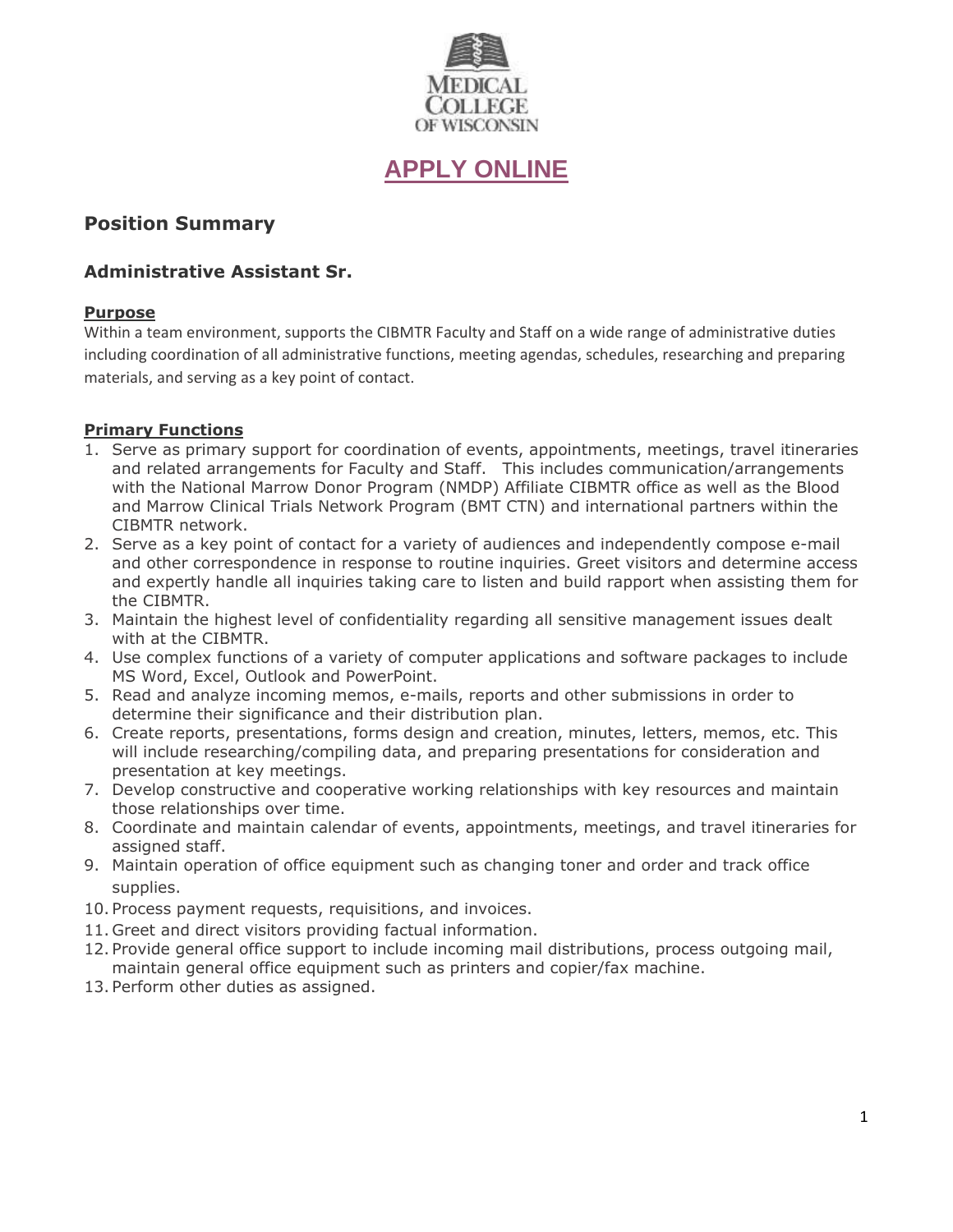

## **Knowledge – Skills – Abilities**

Knowledge of computers, administrative procedures, customer service standards, collaboration, and information management.

Organization, time management, interpersonal, communication, and problem solving skills.

## **Organizational Structure**

Building: Clinical Cancer Center Department: Medicine Division: Center for Blood and Marrow Transplant Research (CIBMTR) Reports to (Title): Administrative Supervisor Direct Reports (Titles): NA Collaborates with (Titles): Administrative and Research Program staff

#### **Specifications**

*Appropriate education and/or experience may be substituted on equivalent basis* Minimum Required Education: High school diploma Minimum Required Experience: 5 years of experience

Preferred Education: Bachelors degree Preferred Experience: Administrative experience in a medical or research environment Field: Certification: CITI training required within 90 days of hire.

| 10                                                                                                                                                  |
|-----------------------------------------------------------------------------------------------------------------------------------------------------|
| 1.0                                                                                                                                                 |
| Non-Exempt                                                                                                                                          |
|                                                                                                                                                     |
| Full-time role with expectations for coverage during core business<br>hours and flexibility required as necessary to accommodate<br>business needs. |
| 330                                                                                                                                                 |
| Administrative Support Grade 8 and Up<br>Administrative Services (AD)                                                                               |
|                                                                                                                                                     |

#### **Job Scope**

*Complexity –* some initiative and occasional judgment required

*Impact –* errors may cause minor damage; work requires regular attention to accuracy *Autonomy –* performs work without constant supervision; expected results are specifically outlined *Communication –* proactively provides information to others; ensures appropriate dissemination of information

*Responsibility –* assists others to ensure proper completion of work

*Confidentiality –* supervised when working with confidential information

*Leadership –* may provide periodic training or assistance to others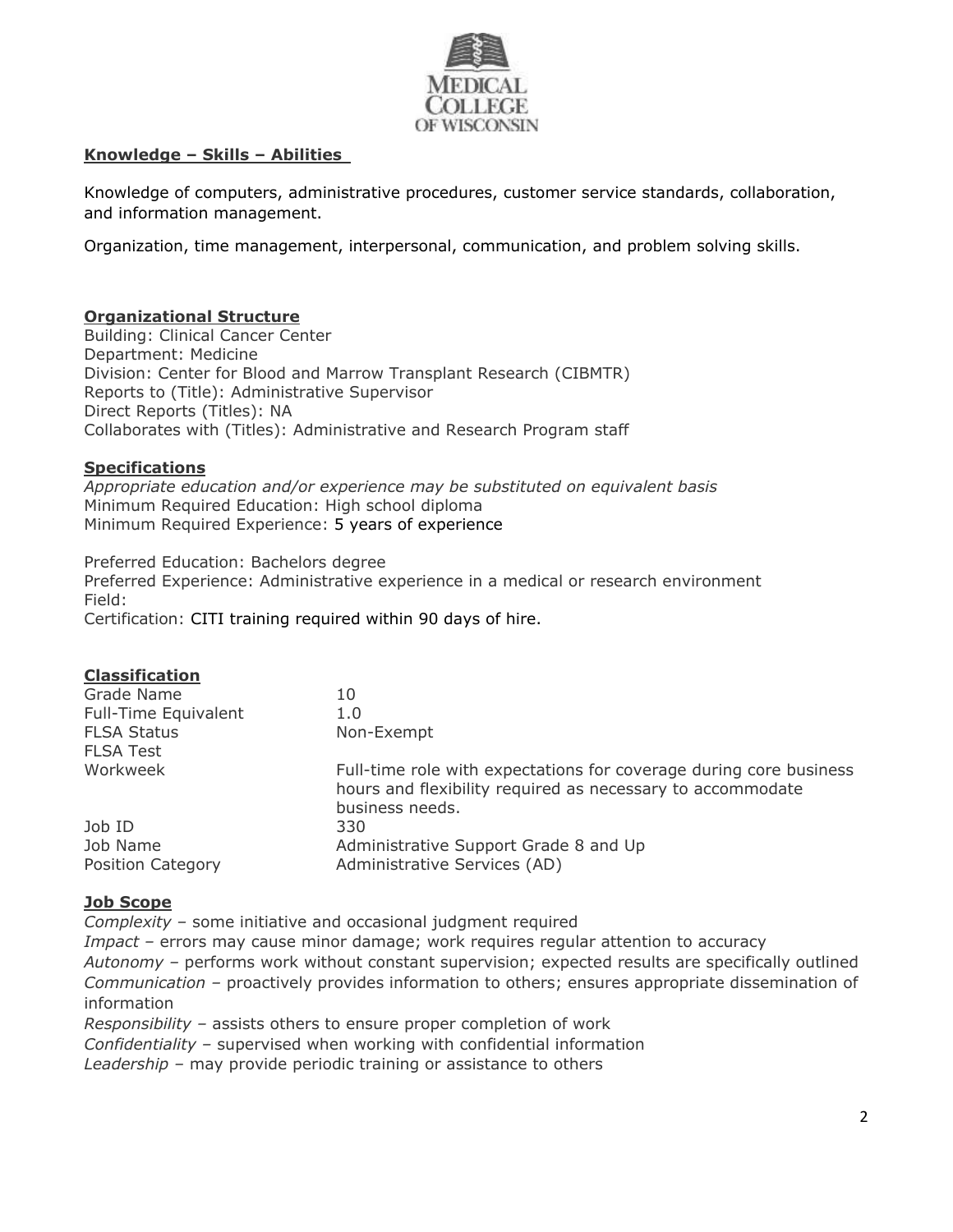

### **Physical Requirements**

Work requires occasionally lifting moderate weight materials, standing, or walking continuously.

#### **Risk Potential**

Infrequent exposure to hazards such as dust, fumes, or extreme temperatures, airborne or blood borne pathogens, extreme temperatures, or allergens.

#### **Sensory Acuity**

Ability to detect and translate speech or other communication required. May occasionally require the ability to distinguish colors and perceive relative distances between objects.

#### **Work Environment**

Occasional exposure to dust, noise, temperature changes, or contact with water or other liquids. Work is performed in an environmentally controlled environment.

#### **Performance Dimensions**

#### **Collegiality**

Exhibit confidentiality, honesty, and actions that build trust and strengthen relationships. Listen to others and effectively communicate in a clear and concise manner through written and verbal communication. Demonstrate respect and commitment to the values of diversity and equity; seek out and incorporate diverse perspectives into decision making.

#### **Excellence and Creativity**

Exhibit initiative and ingenuity by taking ownership of tasks to proactively improve services, avoid problems, or develop opportunities. Generate novel and valuable ideas to impact missions. Identify and implement new methods to increase efficiency and quality.

#### **Education and Development**

Participate in design, development and/or evaluation of instructional materials, methods, courses or programs. Seek out mentorship and learning opportunities. Develop and maintain professional affiliations.

#### **Agility and Judgment**

Resourceful in deviating from the routine; adapt behaviors, priorities and work methods to meet needs of others. Support transformational change to achieve institutional vision and strategies.

#### **Dependability and Judgment**

Demonstrate logical, rational, and objective decision making. Use analysis, experience and logic to solve problems and offer solutions and suggestions that are effective in addressing problems. Show reliability and accountability in the successful completion of all work.

#### **Stewardship and Institutional Citizenship**

Be an active and thoughtful participant in institutional initiatives, meetings and committee work. Conserve resources and use in an efficient and cost effective manner across all MCW missions. Look for ways to improve and promote quality within area of influence.